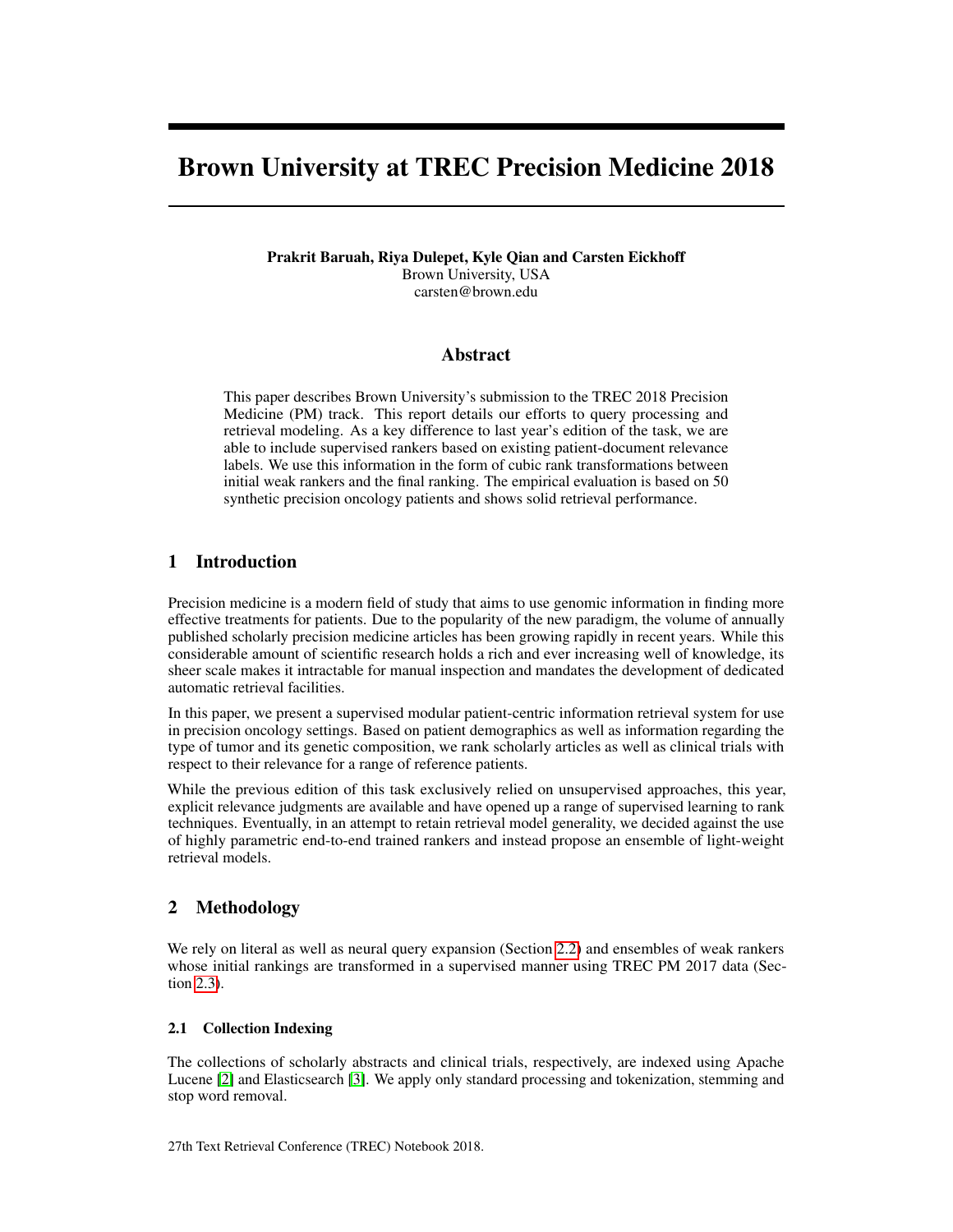#### <span id="page-1-0"></span>2.2 Query Processing

Before issuing queries to our retrieval system, all fields are projected to lower case characters and stemmed. Any punctuation characters and stop words are removed.

Next, we use two query expansion approaches to broaden the topical scope of the derived queries. The first approach involves gene name resolution using a thesaurus of HUGO Gene Nomenclature Committee (HGNC) data [\[1\]](#page-2-2), and Medical Subject Headers (MeSH) for diseases. From HGNC, we extract the "approved names" and "synonyms" fields. In the case of MeSH, we extract the "entry terms" field. The thus obtained thesauri are used to append synonyms for the individual terms in the "genes" and "diseases" categories. The second approach involves using a word2vec [\[6\]](#page-2-3) model trained on medical literature that maps individual words of the corpus to dense vectors. Word2vec was applied to a corpus of 10,876,004 English abstracts of biomedical articles from PubMed [\[7\]](#page-2-4). The resulting vectors are then used to predict the single most similar word for each term in the query.

The above methods allow for the creation of three query expansion variants: (1) Thesaurus, (2) Word embeddings (3) Both. Section [3](#page-1-2) will discuss which expansion scheme is used in our official runs.

#### <span id="page-1-1"></span>2.3 Retrieval Models

To retrieve relevant clinical trials and scientific papers, we perform three weak ranking passes using BM25 [\[8\]](#page-2-5), a language model with Jelinek-Mercer smoothing and one with Dirichlet smoothing. These initial rankings can be refined by an optional re-ranking step in a cubic transformation whose parameters  $a_0, a_1, a_2, a_3$  are found via linear regression on TREC PM 2017 relevance judgments [\[9\]](#page-2-6).

$$
rank' = a_0 + a_1 \ln rank + a_2 \ln rank^2 + a_3 \ln rank^3
$$

The rankings induced by our three constituent retrieval models are then fused using either the CombSUM or CombMNZ schemes [\[4\]](#page-2-7).

For scientific abstract searches, the contribution of the "title" field was boosted to twice the weight of the "abstract" field. For clinical trial searches, any trials not matching the patient's age and gender were removed. Here, the "official title" and "brief summary" fields were given twice the weight of any other fields.

## <span id="page-1-2"></span>3 Results

We submitted ten official TREC Precision Medicine 2018 runs for evaluation, five for scientific abstract retrieval and five for clinical trial retrieval. Table [1](#page-2-8) lists the official abstract retrieval performance of each run in terms of inferred nDCG, precision at 10 retrieved documents and Rprecision.

mnzAbs combines raw retrieval model scores in a CombMNZ scheme. Queries are not expanded.

- sumAbs combines raw retrieval model scores in a CombSUM scheme. Queries are not expanded.
- sumEW combines raw retrieval model scores in a CombSUM scheme. Queries are expanded using both word embeddings and thesauri.
- cubicmnzAbs applies the cubic rank transformation and fuses the rankings using CombMNZ. Queries are not expanded.
- cubicsumWAbs applies the cubic rank transformation and fuses the rankings using CombSUM. Queries are expanded via word embeddings.

We observe the scores of all five runs to lie close by each other with only mild differences between the rankings induced by individual runs. The relative ranking of runs is metric dependent, but there seems to be a weak signal in favor of query expansion to improve early precision. At the time of writing this report, no official evaluation results for the clinical trial task had been made available.